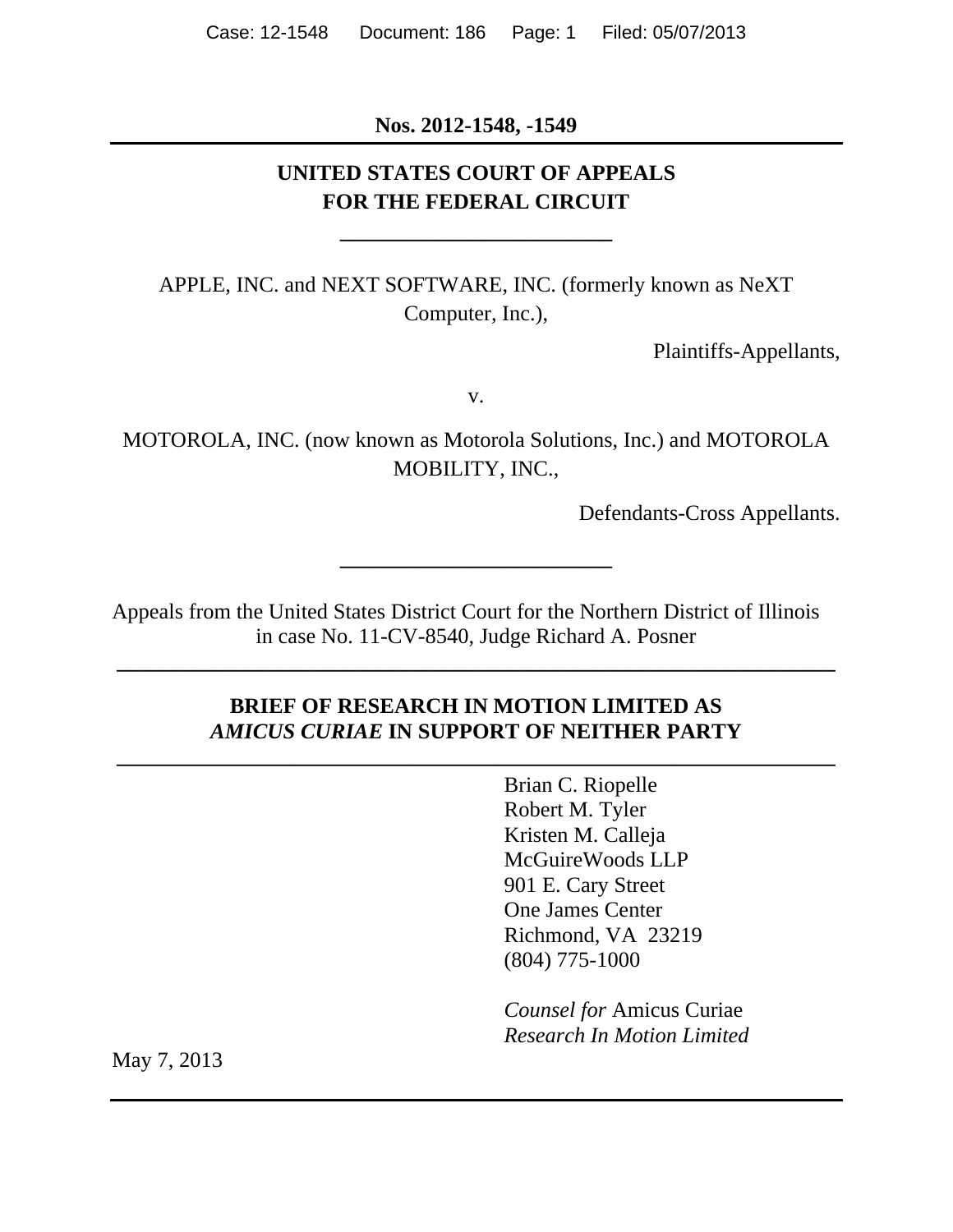**FORM 9. Certificate of Interest** 

| UNITED STATES COURT OF APPEALS FOR THE FEDERAL CIRCUIT                                                                                                                                                                                                                                                                                                   |                                                                                                     |  |
|----------------------------------------------------------------------------------------------------------------------------------------------------------------------------------------------------------------------------------------------------------------------------------------------------------------------------------------------------------|-----------------------------------------------------------------------------------------------------|--|
| Apple Inc.                                                                                                                                                                                                                                                                                                                                               | v. Motorola Mobility, LLC                                                                           |  |
|                                                                                                                                                                                                                                                                                                                                                          | No. 2012-1548                                                                                       |  |
| <b>CERTIFICATE OF INTEREST</b>                                                                                                                                                                                                                                                                                                                           |                                                                                                     |  |
| Counsel for the (petitioner) (appellant) (respondent) (appellee) (amicus) (name of party)<br>if necessary):                                                                                                                                                                                                                                              | Amicus Research In Motion Ltd. certifies the following (use "None" if applicable; use extra sheets  |  |
| The full name of every party or amicus represented by me is:<br>1.<br><b>Research In Motion Limited</b>                                                                                                                                                                                                                                                  |                                                                                                     |  |
| 2.<br>party in interest) represented by me is:<br>N/A                                                                                                                                                                                                                                                                                                    | The name of the real party in interest (if the party named in the caption is not the real           |  |
| All parent corporations and any publicly held companies that own 10 percent or more<br>3.<br>of the stock of the party or amicus curiae represented by me are:<br>Research In Motion Limited is a publically traded corporation. It has no parent company and<br>no publically-held corporation owns 10% or more of Research In Motion Limited's shares. |                                                                                                     |  |
| 4. $\Box$ The names of all law firms and the partners or associates that appeared for the party<br>or amicus now represented by me in the trial court or agency or are expected to appear in this<br>court are:                                                                                                                                          |                                                                                                     |  |
| McGuireWoods LLP: Brian C. Riopelle; Robert M. Tyler; Kristen M. Calleja                                                                                                                                                                                                                                                                                 |                                                                                                     |  |
| 5/7/2013<br>Date                                                                                                                                                                                                                                                                                                                                         | <u>/s/Brian C. Riopelle</u><br>Signature of counsel<br>Brian C. Riopelle<br>Printed name of counsel |  |
| Please Note: All questions must be answered<br>cc: All Counsel                                                                                                                                                                                                                                                                                           |                                                                                                     |  |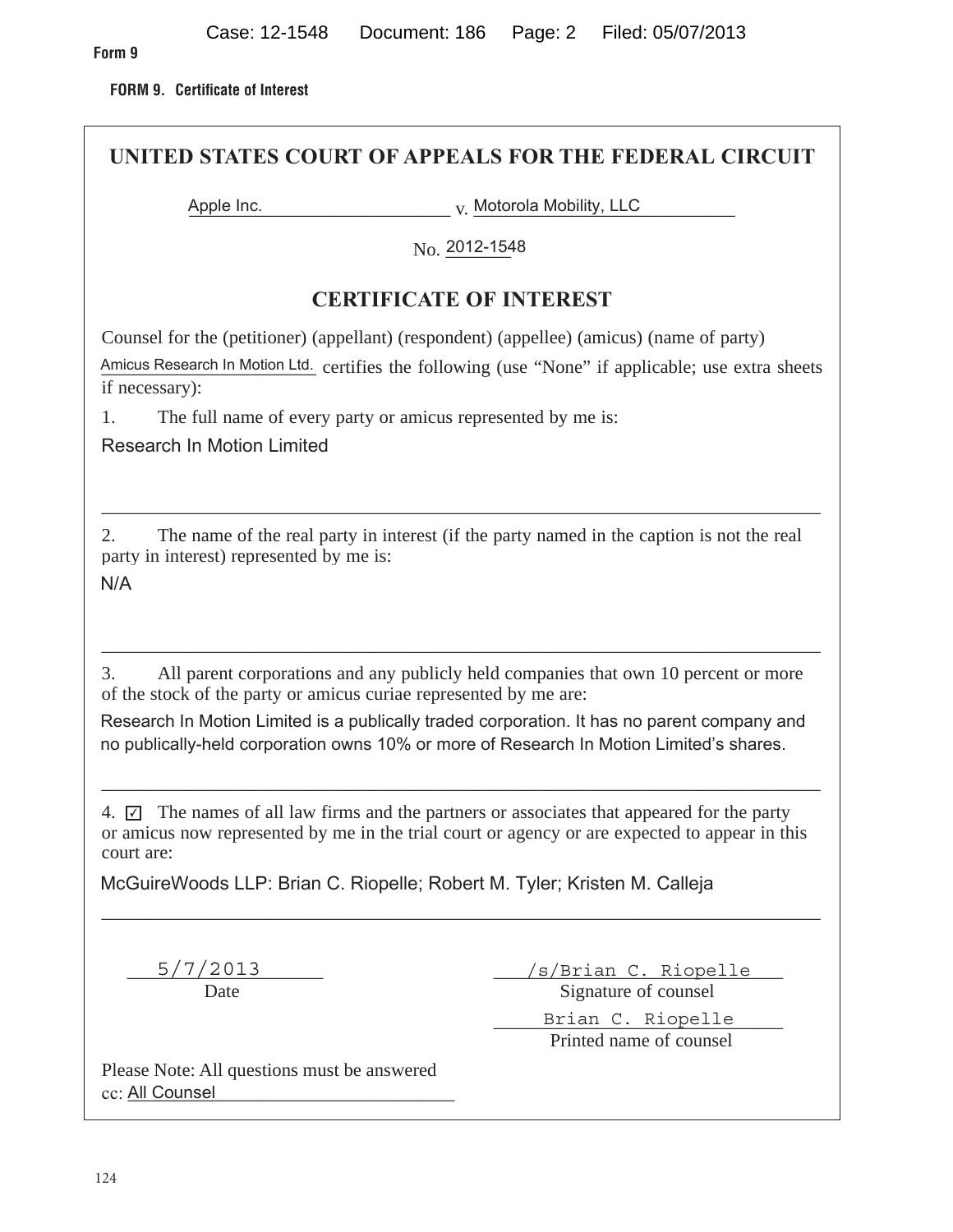## **TABLE OF CONTENTS**

## **Page**

| $\overline{I}$ . | THE SUPREME COURT HAS MADE CLEAR THAT<br>CATEGORICAL RULES REGARDING INJUNCTIONS ARE      |  |
|------------------|-------------------------------------------------------------------------------------------|--|
| II.              | INJUNCTIVE RELIEF MAY BE APPROPRIATE UNDER<br>THE PARTICULAR EQUITIES AND FACTS OF A CASE |  |
| Ш.               | THE PUBLIC INTEREST REQUIRES THE CONTINUED                                                |  |
|                  |                                                                                           |  |
|                  |                                                                                           |  |
|                  |                                                                                           |  |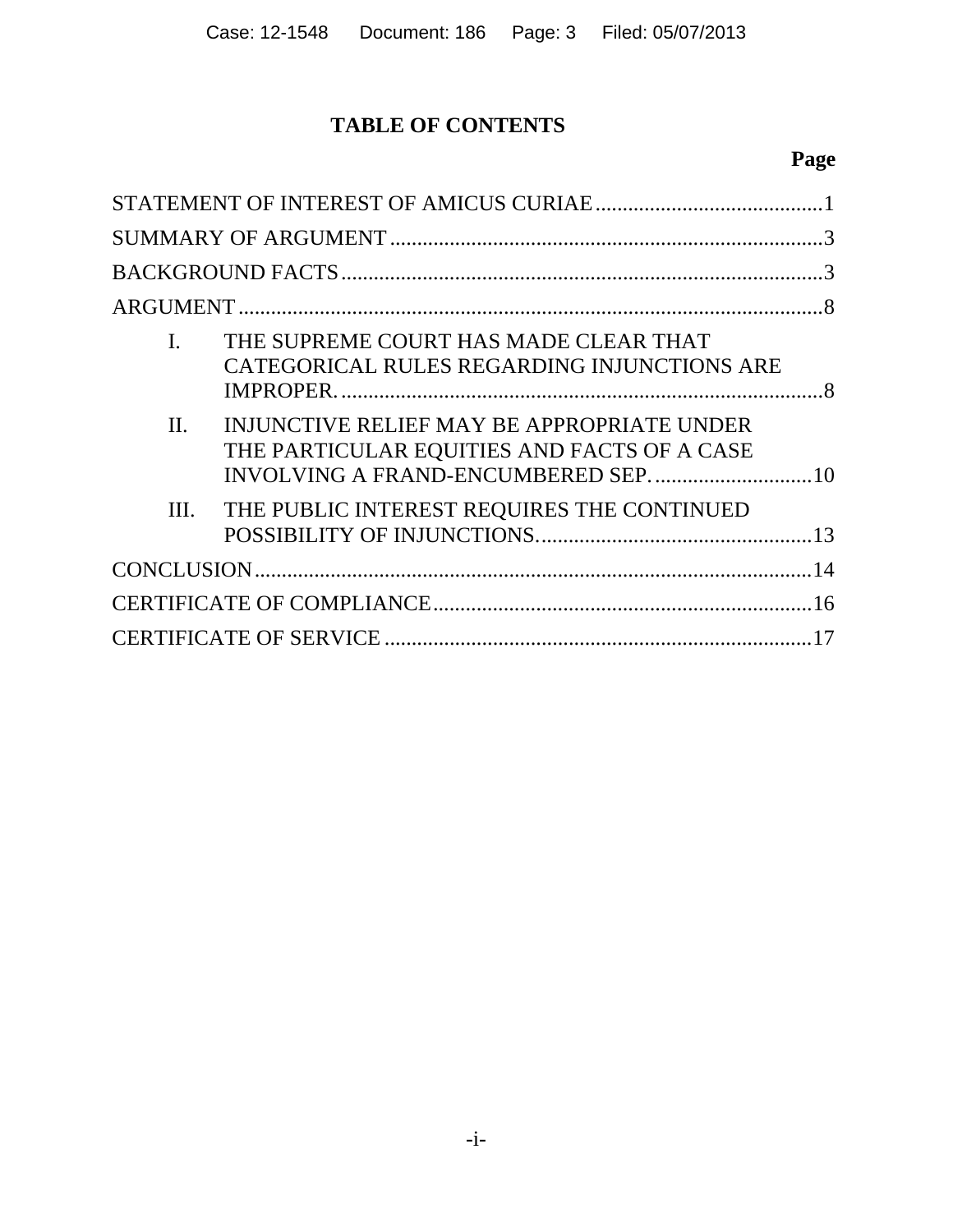# **TABLE OF AUTHORITIES**

# **Page(s)**

## **CASES**

| Apple, Inc. v. Motorola, Inc.,                                                                                                                            |
|-----------------------------------------------------------------------------------------------------------------------------------------------------------|
| Apple, Inc. v. Motorola Mobility, Inc.,                                                                                                                   |
| eBay Inc. v. MercExchange, L.L.C.,                                                                                                                        |
| Golden Bridge Tech., Inc. v. Nokia, Inc.,                                                                                                                 |
| Sony Elecs. Inc. v. Soundview Techs., Inc.,                                                                                                               |
| <b>STATUTES</b>                                                                                                                                           |
|                                                                                                                                                           |
| <b>OTHER AUTHORITIES</b>                                                                                                                                  |
| Brief of Amicus Curiae Institute of Electrical & Electronics Eng'rs, Inc. In<br>Support of No Party, at 4-5, Apple Inc. v. Motorola Inc., Case Nos. 2012- |
| ETSI Rules of Procedure (Version 29), 30 January 2013, pp. 34-35, Annex                                                                                   |
| Federal Trade Comm'n, To Promote Innovation: The Proper Balance of                                                                                        |
|                                                                                                                                                           |
| Intel Corp.'s Response to the Commission's Request for Comments in<br>Connection with Its Patent Standards Workshop, Project No. P11-1204                 |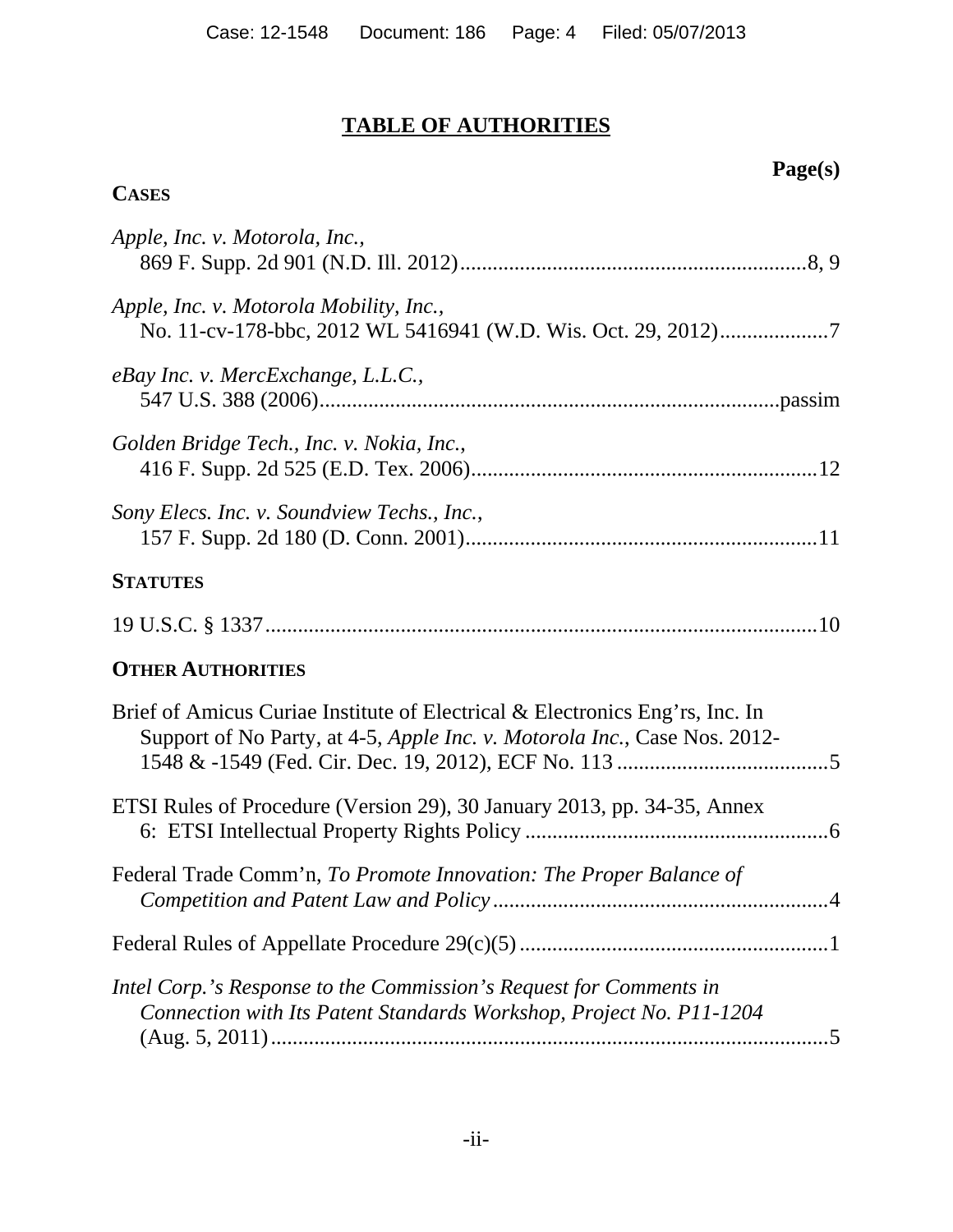## **TABLE OF AUTHORITIES**

(continued)

**Page**

| U.S. Dep't of Justice & Federal Trade Comm'n, Antitrust Enforcement and          |  |
|----------------------------------------------------------------------------------|--|
| Intellectual Property Rights: Promoting Innovation and Competition               |  |
|                                                                                  |  |
|                                                                                  |  |
| U.S. Dep't of Justice & U.S. Patent & Trademark Offfice, <i>Policy Statement</i> |  |
| on Remedies for Standards-Essential Patents Subject to Voluntary                 |  |
|                                                                                  |  |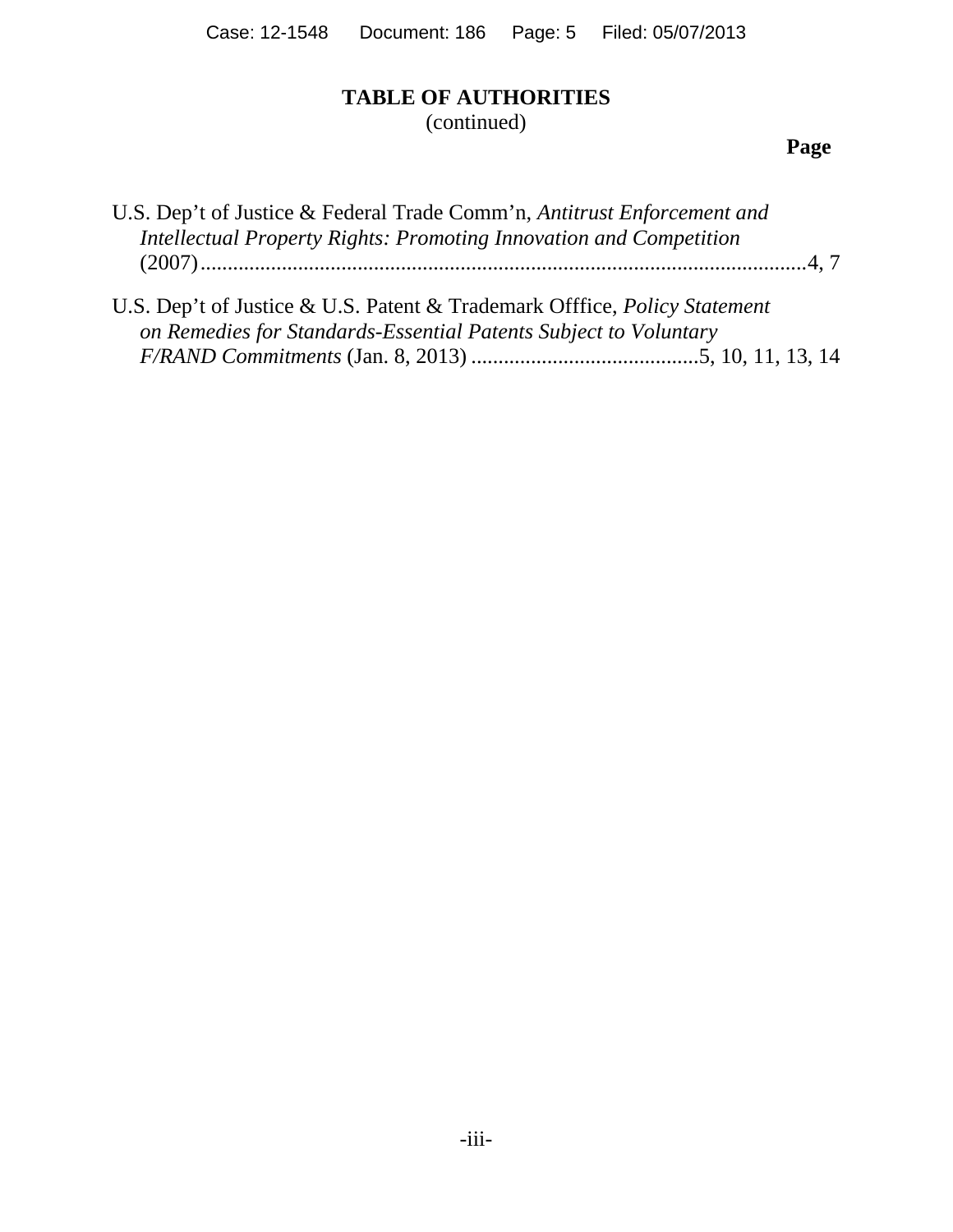## **STATEMENT OF INTEREST OF AMICUS CURIAE<sup>1</sup>**

 This brief supports neither party and takes no position on the underlying merits of their patent dispute. Amicus Research In Motion Limited d/b/a BlackBerry ("BlackBerry") submits this brief to address a significant question raised by the district court's decision: can injunctive relief ever be available to holders of standard-essential patents (SEPs) as a remedy for infringement?

Founded in 1984 and based in Waterloo, Ontario, Canada, BlackBerry operates offices in North America, including the United States, as well as in Europe, Asia Pacific and Australia.BlackBerry is a leading designer, manufacturer, and marketer of innovative wireless solutions for the worldwide mobile communications market.

BlackBerry patents many of its innovations, including innovations that it contributes for inclusion in standards. BlackBerry is an active participant in a range of organizations that develop standards in the wireless industry, including the European Telecommunication Standards Institute (ETSI), the International Telecommunication Union (ITU), the Institute of Electrical and Electronics Engineers (IEEE-SA), and in numerous consortia and special interest groups formed to create technologies. BlackBerry has contributed significantly to

-

<sup>&</sup>lt;sup>1</sup> Pursuant to Federal Rules of Appellate Procedure  $29(c)(5)$ , counsel for BlackBerry represent that no counsel for a party authored this brief in whole or in part and that no person or entity, other than BlackBerry or its counsel, made a monetary contribution to the preparation or submission of this brief.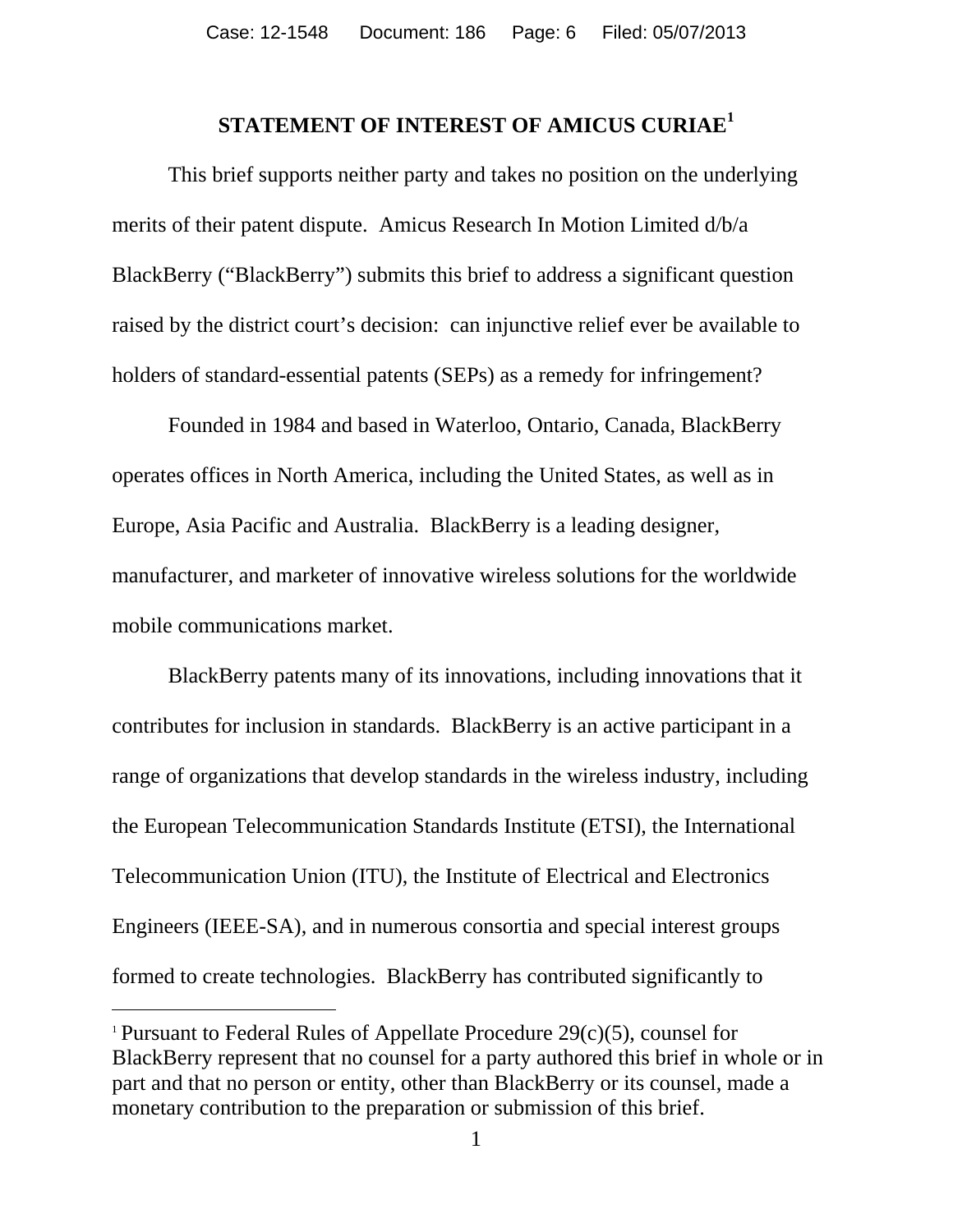technical standards in the United States, Europe, and elsewhere, and contributes proprietary technology to many standards development efforts.

 BlackBerry also implements a wide range of standards in its mobile solutions. BlackBerry's mobile communication devices, including the BlackBerry® device, implement numerous wireless air interface standards. BlackBerry's devices also support audio and video encoding and decoding standards, and a variety of voice compression and security standards. The BlackBerry Enterprise Server implements a range of e-mail standards and database standards. In short, many of BlackBerry's products implement numerous different standards created by dozens of standard-setting organizations (SSOs). As a result, BlackBerry has entered into numerous license and cross-license agreements involving SEPs.

This background amply qualifies BlackBerry to speak to the district court's holding that holders of  $\text{FRAND}^2$ -encumbered patents are never entitled to injunctive relief. BlackBerry has a strong interest in a balanced approach to a patent system that takes into account the legitimate property rights of patent holders, preserves strong incentives for participating in standard setting bodies and

-

<sup>&</sup>lt;sup>2</sup> Throughout this brief, BlackBerry will use the term FRAND ("fair reasonable and non-discriminatory"), which is commonly used in Europe and is often used interchangeably with RAND ("reasonable and non-discriminatory"), the term commonly used by United States-based SSOs.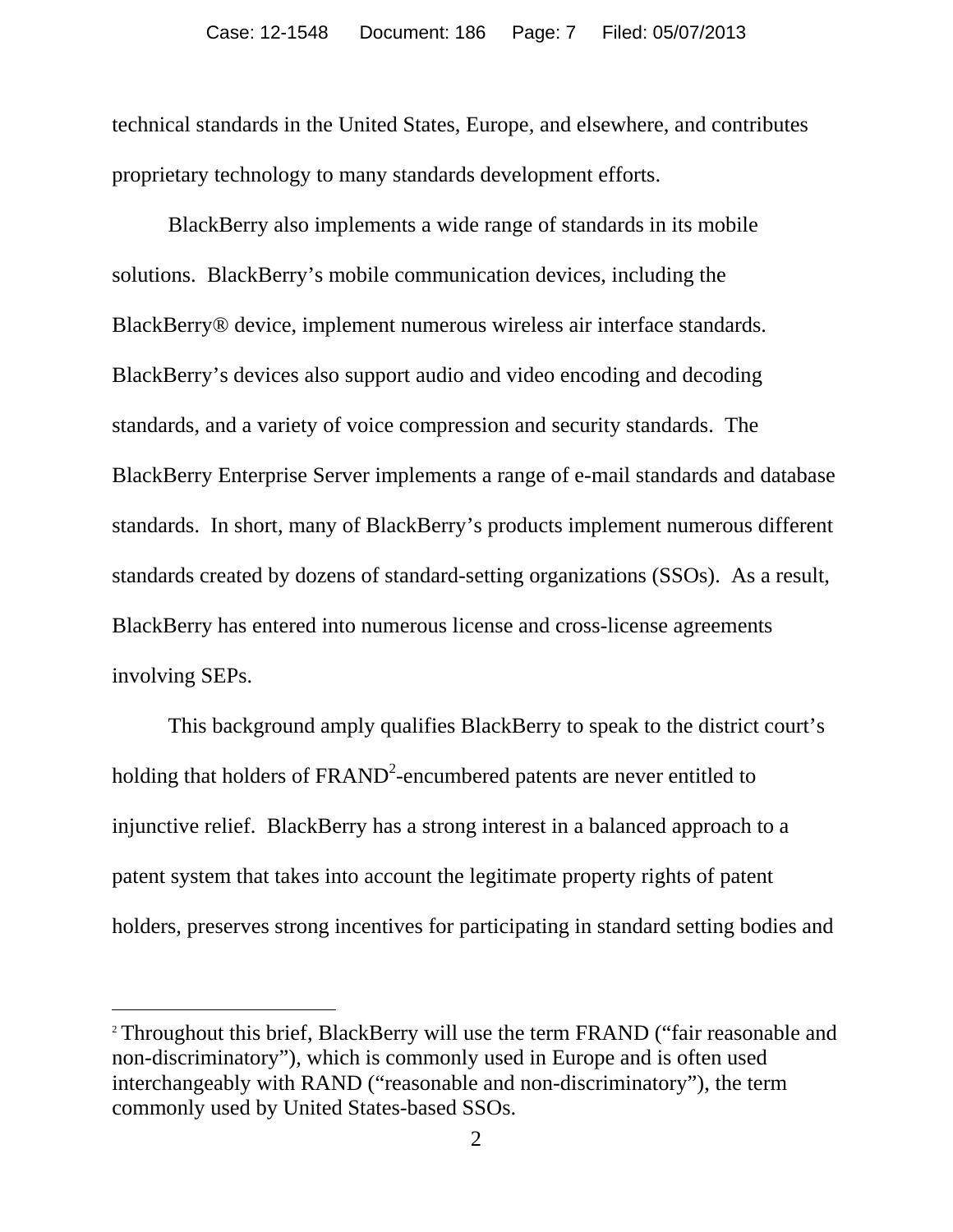contributing innovative technology for inclusion in those standards, and promotes robust competition in the marketplace.

#### **SUMMARY OF ARGUMENT**

In holding that FRAND licensors could not be granted injunctions against infringement of their patents, the district court violated the Supreme Court's holding in *eBay* rejecting the use of such categorical rules in the equitable injunction analysis*. eBay Inc. v. MercExchange, L.L.C.,* 547 U.S. 388 (2006). Neither law nor policy dictates the conclusion that an owner of a FRANDencumbered patent could never show the inadequacy of monetary damages or the likelihood of irreparable harm. As is further explained in this submission, there are circumstances in which an injunction might be an appropriate remedy for infringement of a FRAND-encumbered SEP. Barring an injunction in such circumstances would not only harm the patentee but would also frustrate the FRAND goals of promoting the efficient production of competing products and advancing consumer welfare. Accordingly, the Court should firmly reject any categorical rule barring injunctions in cases involving FRAND-encumbered SEPs.

#### **BACKGROUND FACTS**

 The proliferation of high-tech patents has created what the Federal Trade Commission (FTC) has called a "patent thicket"—"a dense web of overlapping intellectual property rights that a company must hack its way through in order to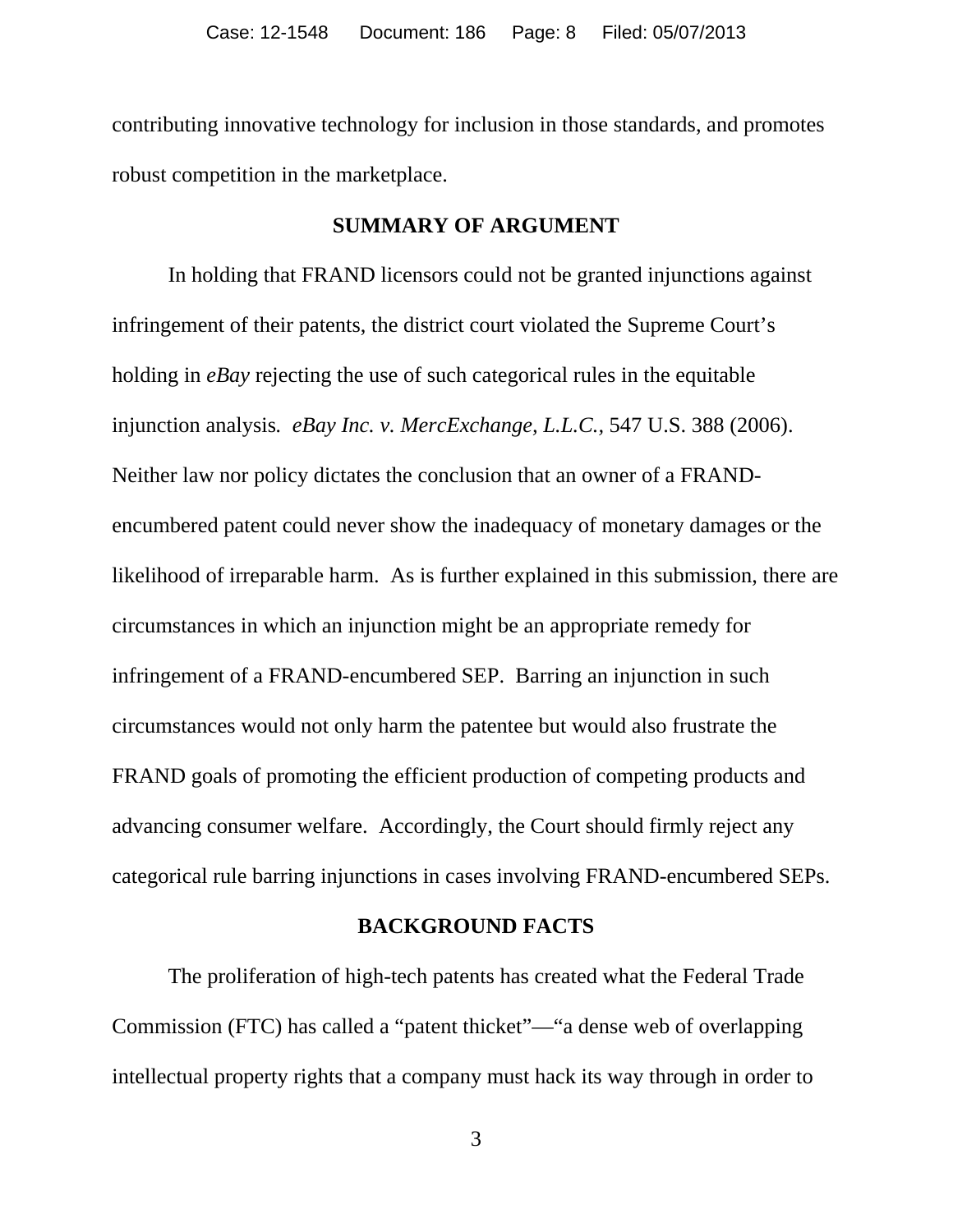actually commercialize new technology."<sup>3</sup> Many of the patents in this "thicket" are SEPs implicated by products adhering to technical standards developed by SSOs, such as smartphones.

To discourage opportunistic holdup by contributors to standards, many SSOs rely on disclosure requirements and licensing commitments by their participants. U.S. Dep't of Justice & Fed. Trade Comm'n, *Antitrust Enforcement and Intellectual Property Rights: Promoting Innovation and Competition* at 36, www.ftc.gov/reports/innovation/PO40101PromotingInnovationandCompetitionrpt 0704.pdf ("DOJ/FTC 2007 Rpt."). Licensing commitments may take the form of FRAND commitments — essentially a patentee's promise to grant licenses on fair, reasonable and non-discriminatory terms in exchange for the opportunity to enjoy the benefits that flow from inclusion of the technology in a standard and from the resulting enlarged market. FRAND commitments offer industry participants access to intellectual property rights at rates that facilitate effective market participation and prevent patent owners from extracting higher royalty rates because of the patented invention's inclusion in the standard—reducing prices of high-tech products for consumers. *Id.* at 36-39. They also help ensure that those who invested substantially in R&D efforts and took the risks to develop today's

 $\overline{a}$ 

<sup>3</sup> Fed. Trade Comm'n, *To Promote Innovation: The Proper Balance of Competition and Patent Law and Policy*, Exec. Summary at 6 (Oct. 2003), available at http://www.ftc.gov/os/2003/10/innovationrpt.pdf ("FTC 2003 Rpt.") (internal quotations and citation omitted).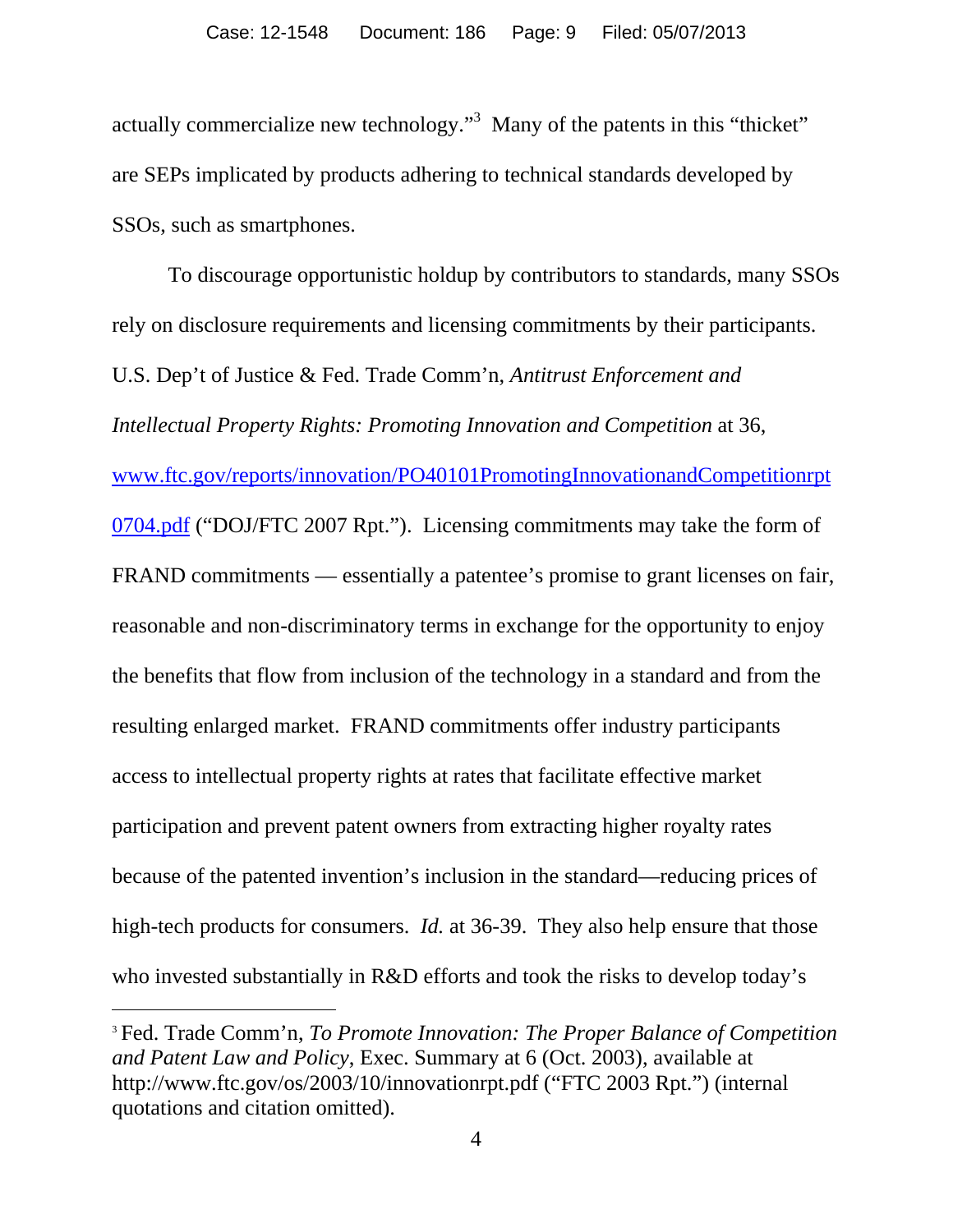wireless communications systems would be able to make products using the technology they developed.

Tens of thousands of standards have been developed by hundreds of SSOs, each with its own rules and patent-licensing policies. *See* U.S. Dep't. of Justice & U.S. Pat. & Trademark Office, *Policy Statement on Remedies for Standards-Essential Patents Subject to Voluntary F/RAND Commitments*, 3 n.7 (Jan. 8, 2013), http://www.justice.gov/atr/public/guidelines/290994.pdf; *see also* Br. of Amicus Curiae Institute of Elec. & Elecs. Eng'rs, Inc. In Support of No Party, at 4-5, *Apple Inc. v. Motorola Inc.*, Case Nos. 2012-1548 & -1549 (Fed. Cir. Dec. 19, 2012), ECF No. 113. Additionally, SSOs can alter their language or policies, including patent licensing policies, and individual companies are free to choose less (or more) restrictive organizations for their own standards collaboration initiatives. *See Intel Corp.'s Response to the Commission's Request for Comments in Connection with Its Patent Standards Workshop, Project No. P11-1204*, at 1-2, 4 (Aug. 5, 2011), http://www.ftc.gov/os/comments/patentstandardsworkshop/00042- 80174.pdf (explaining SSOs change their rules and practices over time and in different ways to respond to changing circumstances and to meet the needs of their constituents).

ETSI members, such as BlackBerry, who wish to have their technology included in an ETSI standard undertake that they are prepared to grant licenses to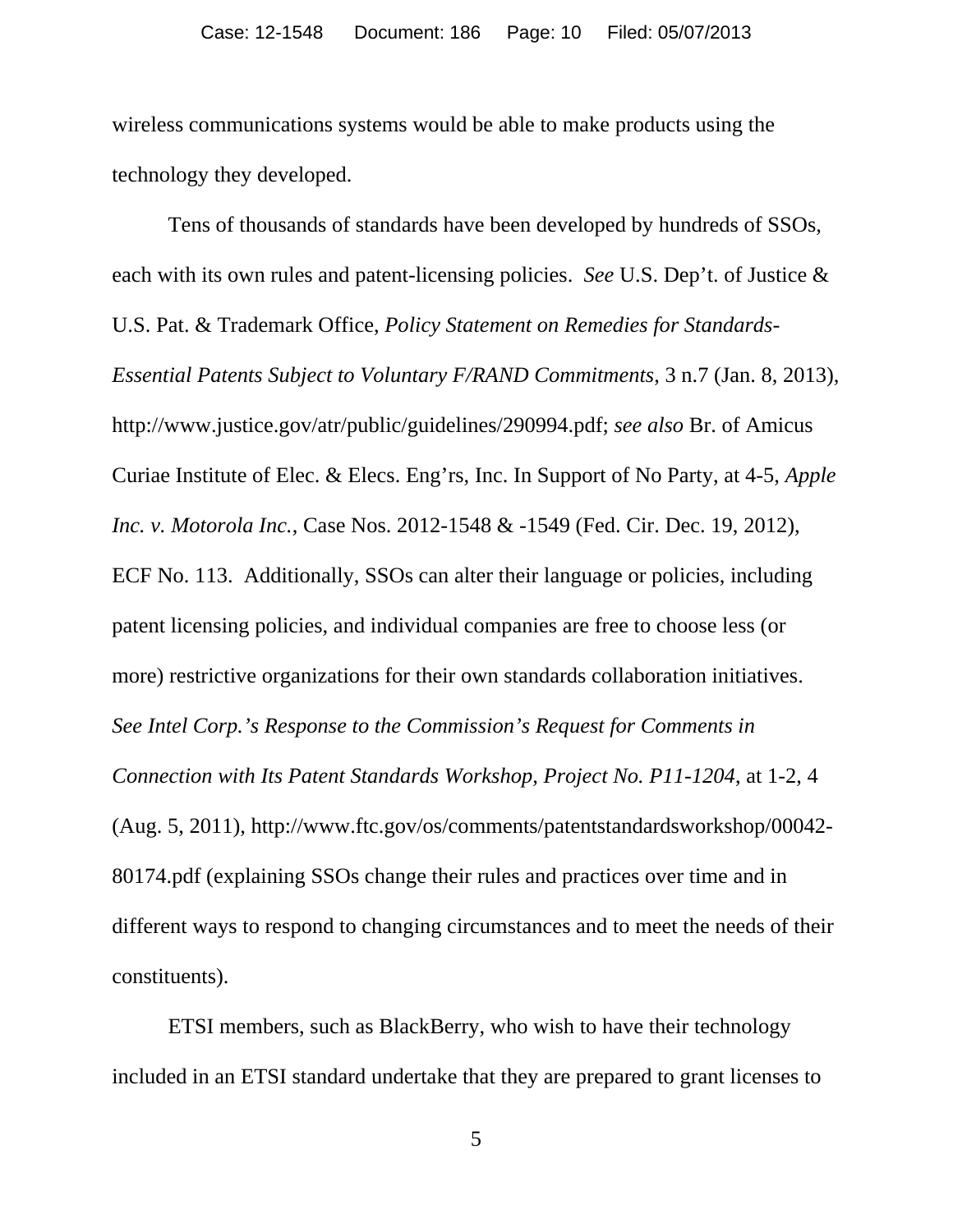their related SEPs for that standard, on FRAND terms and conditions, to

implementers of that standard. Under the ETSI IPR policy, this undertaking may

be subject to the condition that those who seek licenses agree to reciprocate.<sup>4</sup>

 $\overline{a}$ <sup>4</sup> The ETSI Rules set forth the following FRAND policy:

6. Availability of Licences

6.1 When an ESSENTIAL IPR relating to a particular STANDARD or TECHNICAL SPECIFICATION is brought to the attention of ETSI, the Director-General of ETSI shall immediately request the owner to give within three months an irrevocable undertaking in writing that it is prepared to grant irrevocable licences on fair, reasonable and non-discriminatory terms and conditions under such IPR to at least the following extent:

• MANUFACTURE, including the right to make or have made customized components and sub-systems to the licensee's own design for use in MANUFACTURE;

• sell, lease, or otherwise dispose of EQUIPMENT so MANUFACTURED;

- repair, use, or operate EQUIPMENT; and
- use METHODS.

The above undertaking may be made subject to the condition that those who seek licences agree to reciprocate.

In the event a MEMBER assigns or transfers ownership of an ESSENTIAL IPR that it disclosed to ETSI, the MEMBER shall exercise reasonable efforts to notify the assignee or transferee of any undertaking it has made to ETSI pursuant to Clause 6 with regard to that ESSENTIAL IPR.

ETSI Rules of Procedure (Version 29), 30 January 2013, pp. 34-35, Annex 6: ETSI Intellectual Property Rights Policy, http://portal.etsi.org/Directives/30\_directives\_jan\_2013.pdf.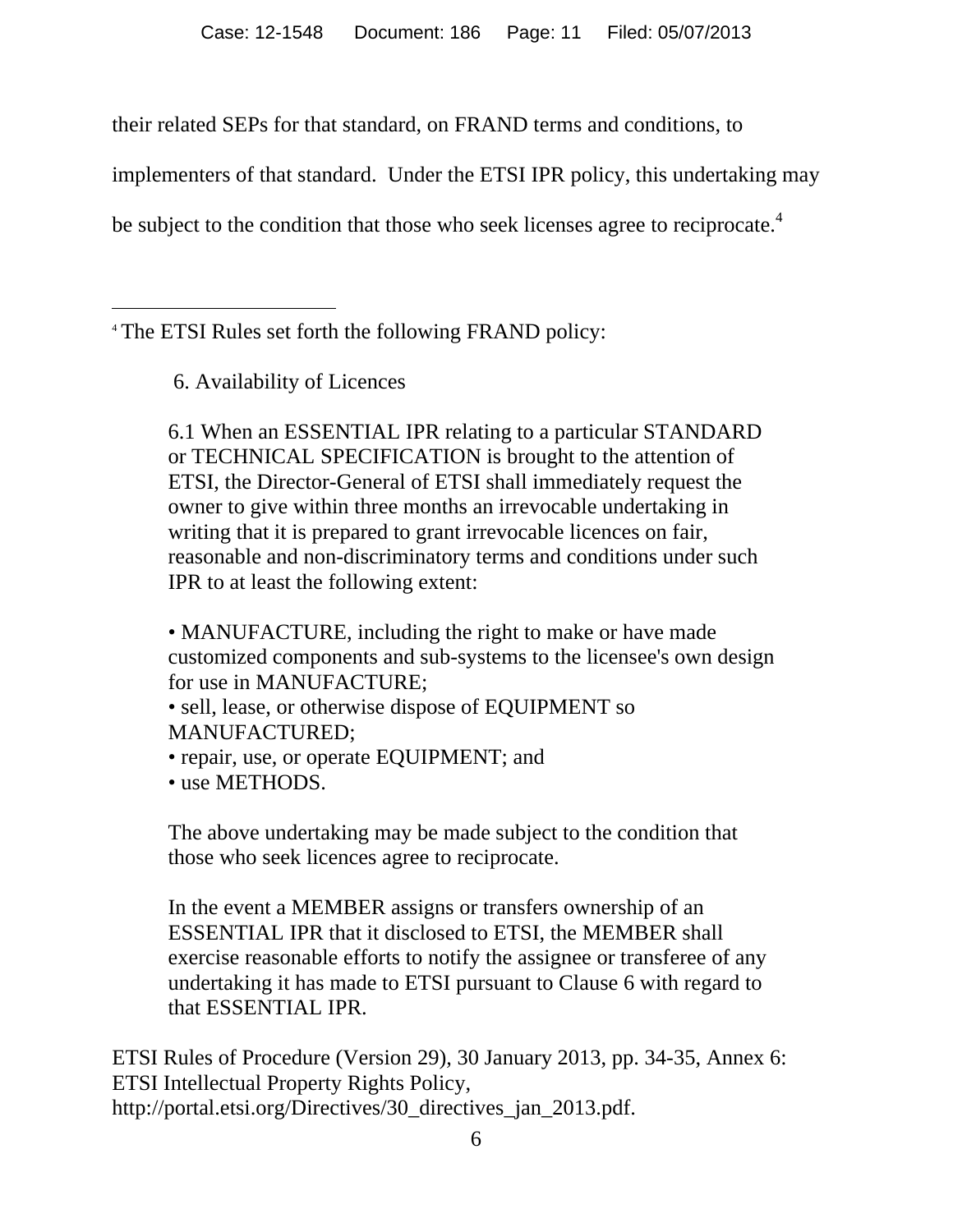Industry participants, however, never understood FRAND to absolutely preclude a patent holder from seeking injunctions. Nothing in the ETSI or IEEE contracts or policies indicates that participants are prohibited from seeking injunctive relief. *Apple, Inc. v. Motorola Mobility, Inc.,* No. 11-cv-178-bbc, 2012 WL 5416941, at \*15 (W.D. Wis. Oct. 29, 2012) (holding there is no language in either the ETSI or IEEE policies or contracts indicating that participants are prohibited from seeking injunctive relief).

It should also be understood that technology companies often rely on patent thicket clearing (e.g., broad patent portfolio) cross-licenses including both SEPs and non-SEP implementation patents.<sup>5</sup> A cross-license of all the patents needed for the mutual freedom to operate within a field of use (with or without balancing payments from one side to the other) enables market participants to cut through the smartphone "patent thicket" and establish "patent peace." That, in turn, enables firms to focus on innovating and producing new smartphones, rather than litigating and driving up costs. *See* DOJ/FTC 2007 Rpt. at 59-60.

 $\overline{a}$ 

<sup>&</sup>lt;sup>5</sup> Implementation patents cover technology that may be needed to bring a commercially-viable product to market, but is not a strictly necessary part of a standard's technical specifications. While some implementation patents may cover technology that differentiates a patent holder's smartphone product, more often relevant implementation patents cover technology that does not competitively differentiate a smartphone in the marketplace.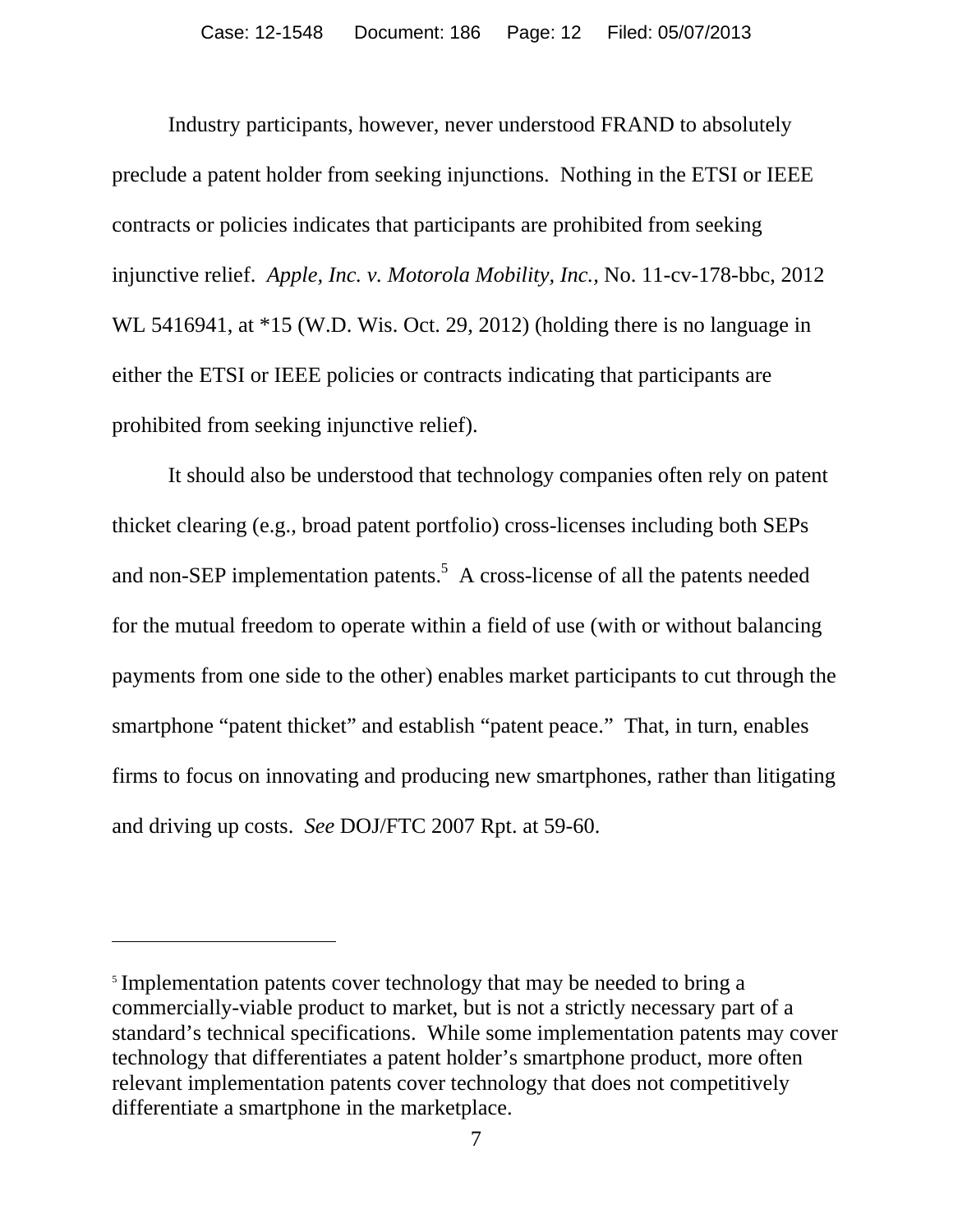#### **ARGUMENT**

### **I. THE SUPREME COURT HAS MADE CLEAR THAT CATEGORICAL RULES REGARDING INJUNCTIONS ARE IMPROPER.**

 In *eBay*, the Supreme Court unanimously held it improper to replace traditional equitable considerations with categorical rules, whether those rules prohibit or favor injunctions. *eBay Inc. v. MercExchange, L.L.C.,* 547 U.S. 388, 393-94 (2006). The Court reviewed both the Federal Circuit's general rule that permanent injunctions should be granted in patent cases and the district court's opinion denying injunctive relief, which "appeared to adopt certain expansive principles suggesting that injunctive relief could not issue in a broad swath of cases." *Id.* at 393. The Supreme Court held that both categorical rules were improper: "Just as the District Court erred in its categorical denial of injunctive relief, the Court of Appeals erred in its categorical grant of such relief." *Id.* at 394.

Contrary to the clear directive of *eBay*, the district court below concluded that injunctive relief is inappropriate whenever the patent-in-suit is FRANDencumbered. *See Apple, Inc. v. Motorola, Inc.,* 869 F. Supp. 2d 901, 914 (N.D. Ill. 2012). The district court based this categorical rule on the assumption that a FRAND-encumbered patent holder could not demonstrate the inadequacy of monetary damages because, by agreeing to FRAND terms, the patent holder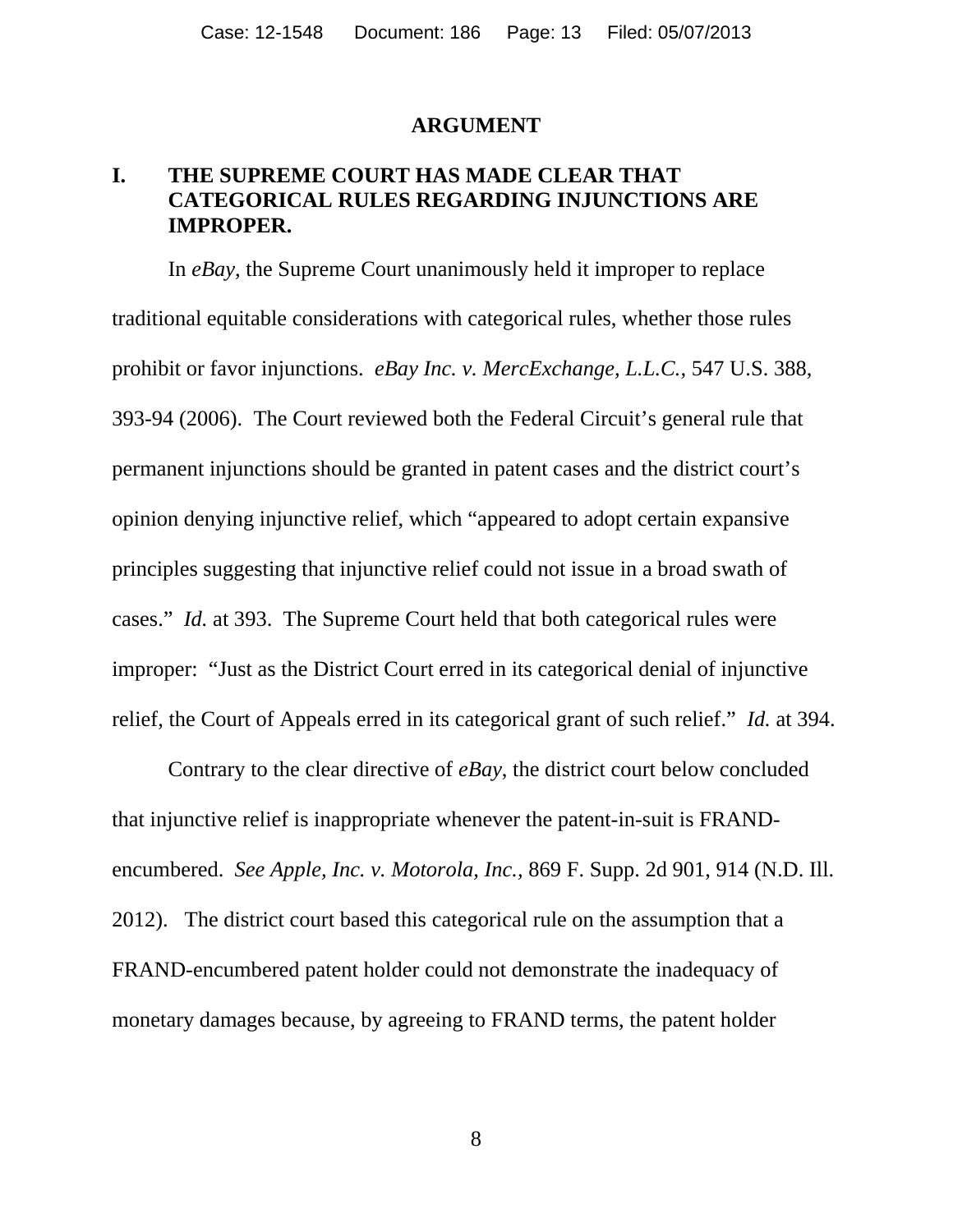"implicitly acknowledged that a royalty is adequate compensation for a license." *Id.*

*eBay,* though, specifically rejected that type of categorical assumption. The district court in that case had concluded a plaintiff would not be able to establish irreparable harm if it had shown a willingness to license its patent and did not practice the patent itself. 547 U.S. at 393. The Supreme Court announced in clear terms that "traditional equitable principles do not permit such broad classifications." *Id*. According to the Court, patent holders who prefer to license their patents

may be able to satisfy the traditional four-factor test, and *we see no basis for categorically denying them the opportunity to do so.* To the extent that the District Court adopted such a categorical rule, then, its analysis cannot be squared with the principles of equity adopted by Congress.

*Id*. (emphasis added).

 The district court in this case adopted precisely "such a categorical rule" in holding that injunctions cannot issue to prevent infringement of a FRANDencumbered SEP. Flatly contrary to *eBay,* that decision cannot stand. Rather, this Court should apply *eBay* and hold that, even in cases involving FRAND patents, a district court must "apply the well-established, four-factor test—without resort to categorical rules—in deciding whether to grant injunctive relief in patent cases."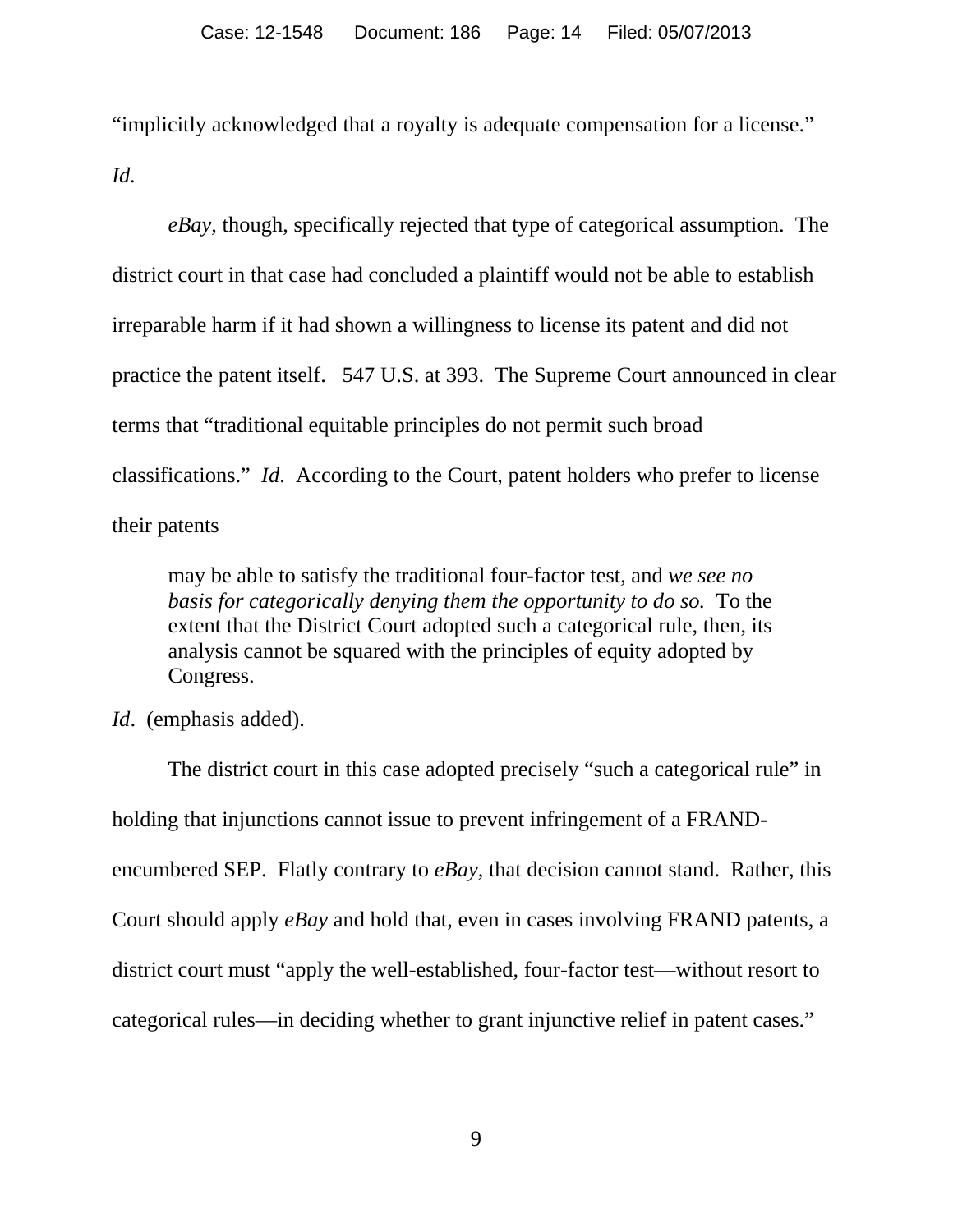*eBay*, 547 U.S. at 395 (Kennedy concurrence, joined by Stevens, Souter and Breyer, stating holding of the court).

## **II. INJUNCTIVE RELIEF MAY BE APPROPRIATE UNDER THE PARTICULAR EQUITIES AND FACTS OF A CASE INVOLVING A FRAND-ENCUMBERED SEP.**

 A patent holder's FRAND commitment is a relevant fact to be considered in an *eBay* analysis<sup>6</sup> that generally should bar that patent holder from being awarded injunctive relief against prospective licensees, but is not in and of itself dispositive.<sup>7</sup> There are circumstances under which injunctive relief may be an appropriate remedy for infringement of a FRAND-encumbered SEP.The U.S. Department of Justice (DOJ) and the U.S. Patent and Trademark Office (PTO) have identified a number of circumstances in which an injunction<sup>8</sup> might be an appropriate remedy for infringement of a FRAND-encumbered patent, including:

-

<sup>6</sup> An *eBay* analysis requires a plaintiff to demonstrate: (1) that it has suffered an irreparable injury; (2) that remedies available at law are inadequate to compensate for that injury; (3) that considering the balance of hardships between the plaintiff and defendant, a remedy in equity is warranted; and (4) that the public interest would not be disserved by a permanent injunction. *eBay Inc.*, 547 U.S. at 391.

<sup>7</sup> For example, a motion for injunctive relief ordinarily should be denied if the movant is a holder of FRAND-encumbered SEPs using the threatened injunction to leverage excessively high royalties from a producer.

<sup>&</sup>lt;sup>8</sup> The focus of their policy statement was on exclusion orders issued pursuant to 19 U.S.C. § 1337, but the DOJ and PTO explained that similar principles would apply to the granting of injunctive relief in U.S. federal courts. U.S. Dep't of Justice & U.S. Pat. & Trademark Office, *Policy Statement on Remedies for Standards-*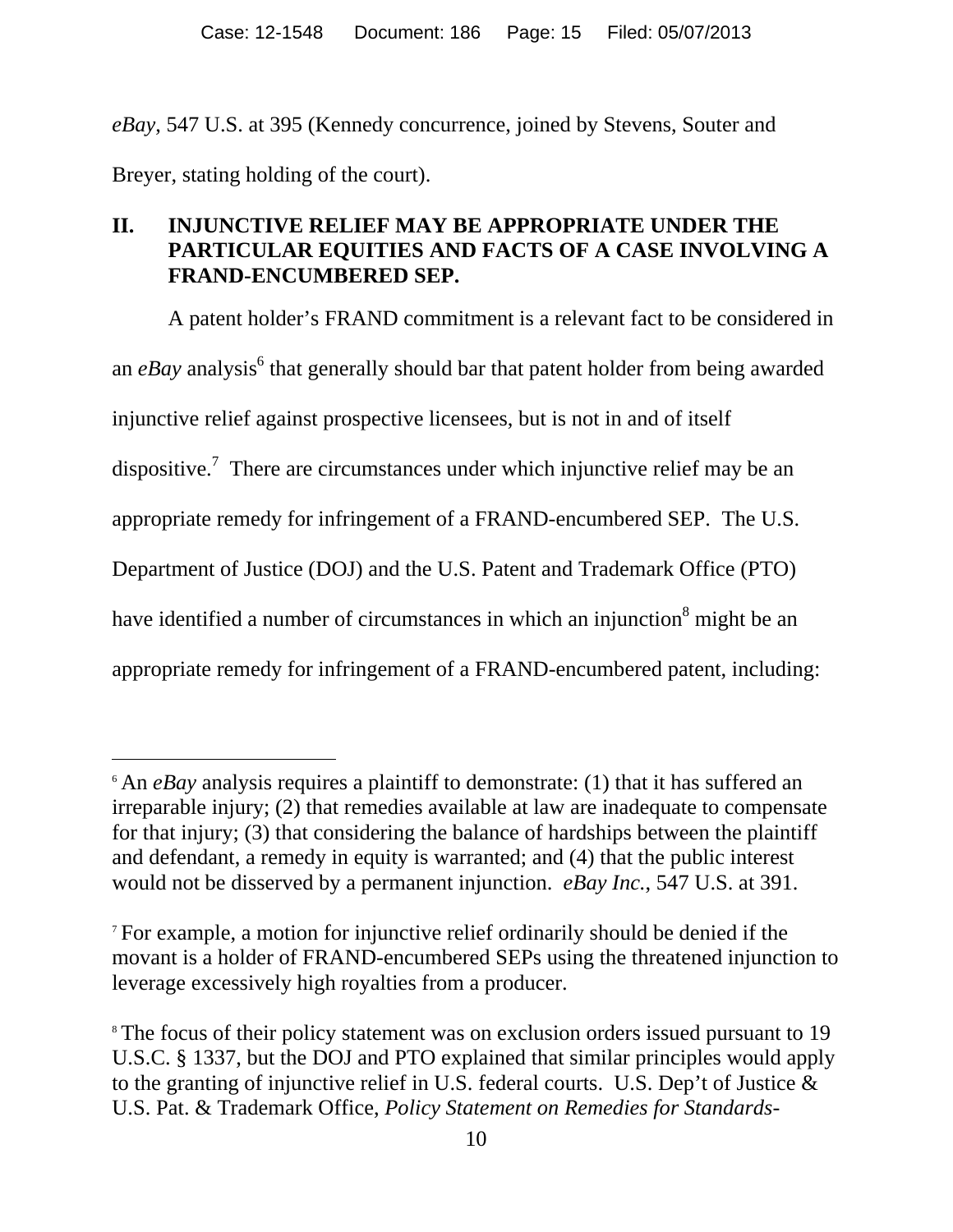- If a putative licensee has refused to pay what has been determined to be a F/RAND royalty;
- If a putative licensee has refused to negotiate;
- If a putative licensee has constructively refused to negotiate "by insisting on terms clearly outside the bounds of what could reasonably be considered F/RAND terms in an attempt to evade the putative licensee's obligation to fairly compensate the patent holder;" or
- If a putative licensee is not subject to the jurisdiction of a court that could award damages.

DOJ & USPTO, *Policy Statement on Remedies for Standards-Essential Patents Subject to Voluntary F/RAND Commitments,* at 7. The DOJ and PTO made clear this is "not an exhaustive" list. *Id.* 

Indeed, courts have found other conceivable circumstances in which a putative licensee could have failed to deal fairly with the SEP holder. For example, courts have found that a company needing to license SEPs could engage in opportunistic or anticompetitive conduct by colluding with others to pay the SEP holder a low rate or by boycotting competing technologies. *See, e.g., Sony Elecs. Inc. v. Soundview Techs., Inc.*, 157 F. Supp. 2d 180 (D. Conn. 2001) (denying motion to dismiss where plaintiff alleged conspiracy by potential -

*Essential Patents Subject to Voluntary F/RAND Commitments,* at 1 n.1 (Jan. 8, 2013), http://www.justice.gov/atr/public/guidelines/290994.pdf.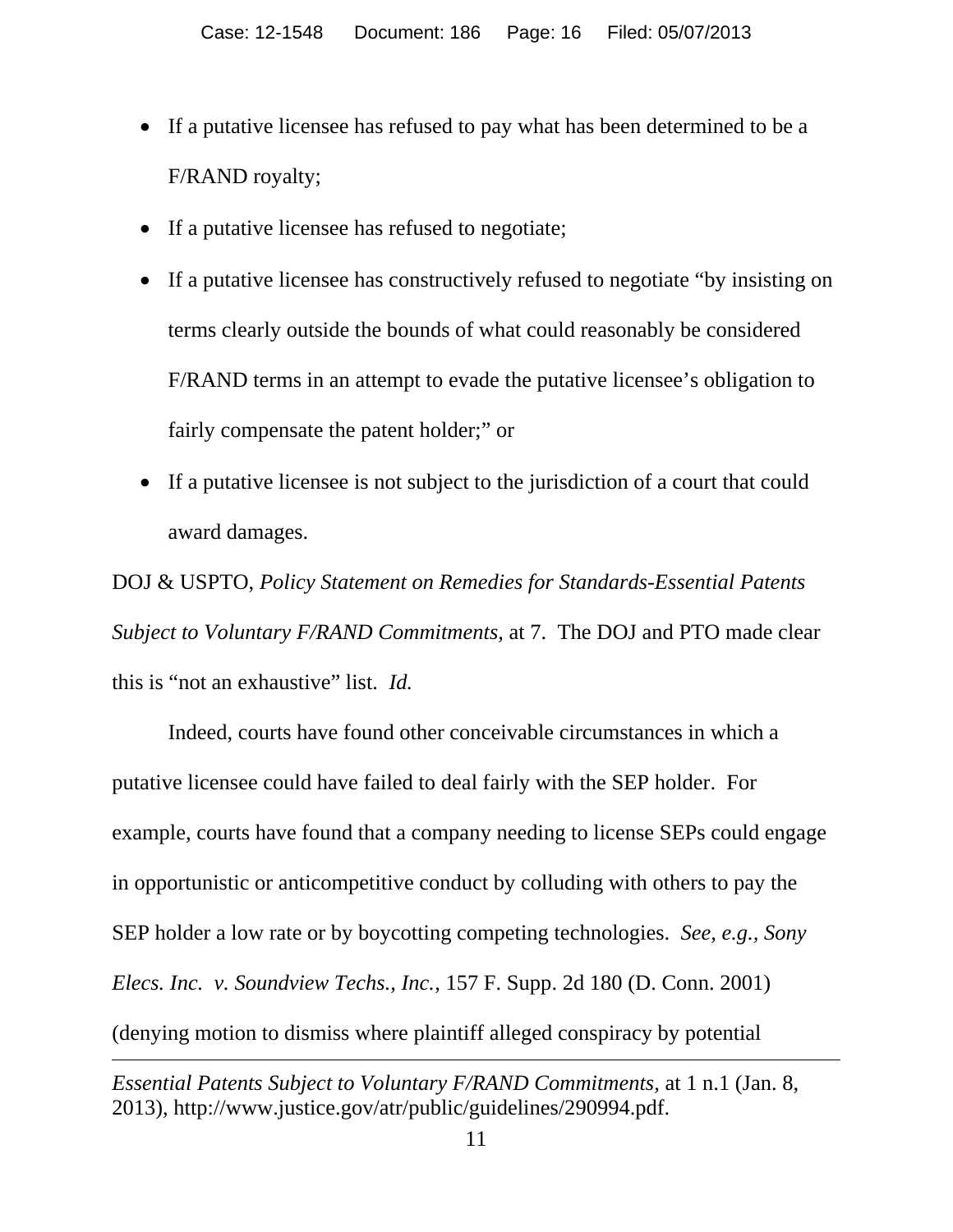licensees to fix price of patent license); *see also Golden Bridge Tech., Inc. v. Nokia, Inc.*, 416 F. Supp. 2d 525 (E.D. Tex. 2006) (denying motion to dismiss where plaintiff alleged per se violation of Sherman Act arising from a boycott ousting a patented technology from an industry standard). Likewise, a putative SEP licensee could refuse to license essential patents to the SEP patent holder, demand abusively high rates on its patents, or seek an injunction against the SEP holder in an attempt either to evade the putative licensee's obligation to fairly compensate the SEP holder or to force the SEP holder to exit the market. When the second party fails to deal fairly, a categorical rule prohibiting injunctions based on FRAND violates principles of equity, fair dealing and good faith, and runs counter to the understanding and expectations of SSO participants.

Moreover, the patentee's general willingness to license others, including its competitors, under FRAND terms does not mandate a conclusion that monetary damages will adequately compensate the patentee for the harm it would suffer if the patent were infringed, or that the patentee would not suffer irreparable harm absent an injunction. As the Supreme Court held, past licensing and willingness to license does not preclude the possibility of irreparable harm or that monetary damages are inadequate in a particular case. *eBay*, 547 U.S. at 393. Under the facts of a given case, a SEP patentee—just like any other patentee—may be able to show that money damages are inadequate and that the harm is irreparable, and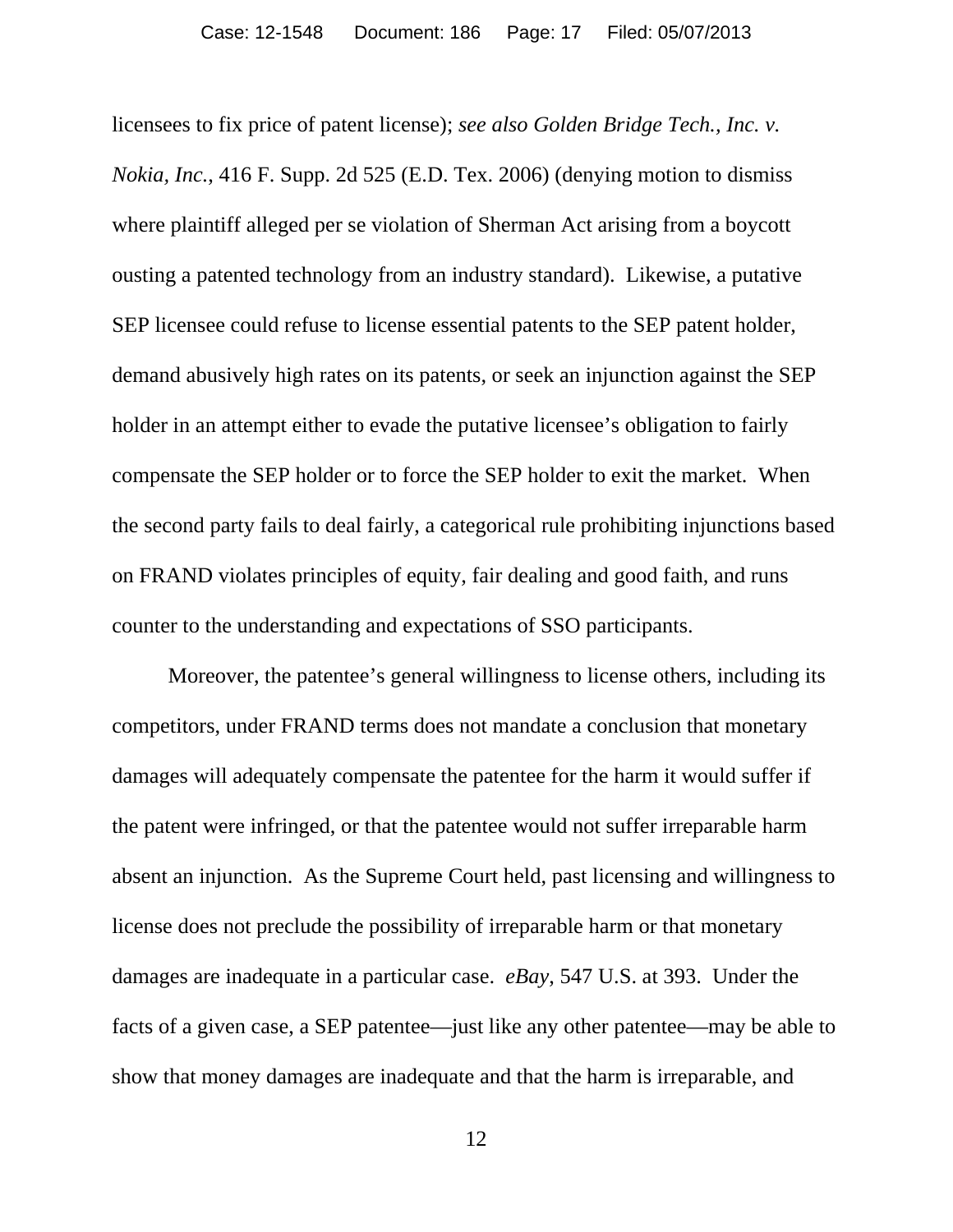there is no "basis for categorically denying [the patentee] the opportunity" to prove that harm. *Id.*

## **III. THE PUBLIC INTEREST REQUIRES THE CONTINUED POSSIBILITY OF INJUNCTIONS.**

A categorical rule preventing FRAND-encumbered SEP-holders from seeking injunctions on SEPs would unfairly penalize SEP holders for having given FRAND commitments—by artificially devaluing SEPs and overvaluing non-SEP implementation patents. As a result, patentees will have less of an incentive to participate in standard setting, be less inclined to contribute their technology to standards, and in general invest less in improving standards and innovation. *Cf.*  DOJ & USPTO, *Policy Statement on Remedies for Standards-Essential Patents Subject to Voluntary F/RAND Commitments,* at 5-6 (acknowledging that the imposition of one-size-fits-all mandates for royalty-free or below-market licensing "would undermine the effectiveness of the standardization process and incentives for innovation").

Diminished participation in SSOs could diminish the quality of standards, thereby depriving consumers of the procompetitive innovations and product improvements that are the fruits of vibrant standard setting. As the DOJ and USPTO noted, determinations of the appropriate remedy in cases involving FRAND-encumbered SEPs "should be made against the backdrop of promoting. . .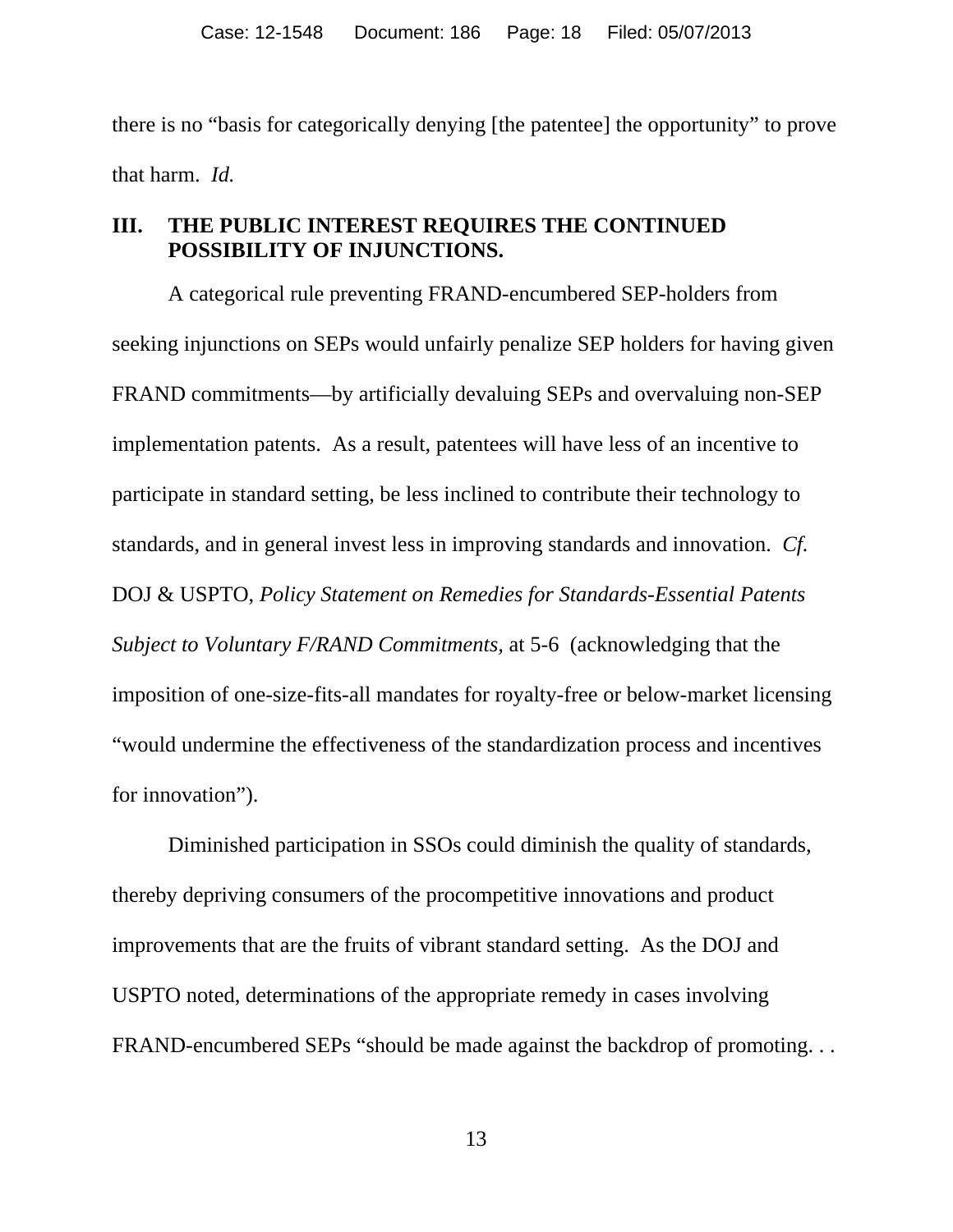strong incentives for innovators to participate in standards-setting activities." *Id. at 10.* 

 In sum, a categorical rule against injunctions would undercut the consumer welfare and competition goals that FRAND seeks to advance and that courts should consider under *eBay*. When SEPs are used to ensure that licensing negotiations are conducted fairly, such as when they are used defensively to achieve patent peace among competitors, the availability of injunctive relief can enhance competitive conditions in the United States, stimulate the production of competitive products, promote participation in standard setting, and benefit United States consumers.

#### **CONCLUSION**

For all these reasons, whatever the Court decides on the merits of the parties' case, an issue on which BlackBerry takes no position, BlackBerry urges the Court to reject a categorical rule that injunctions may never be issued in the case of standards essential patents subject to a FRAND undertaking.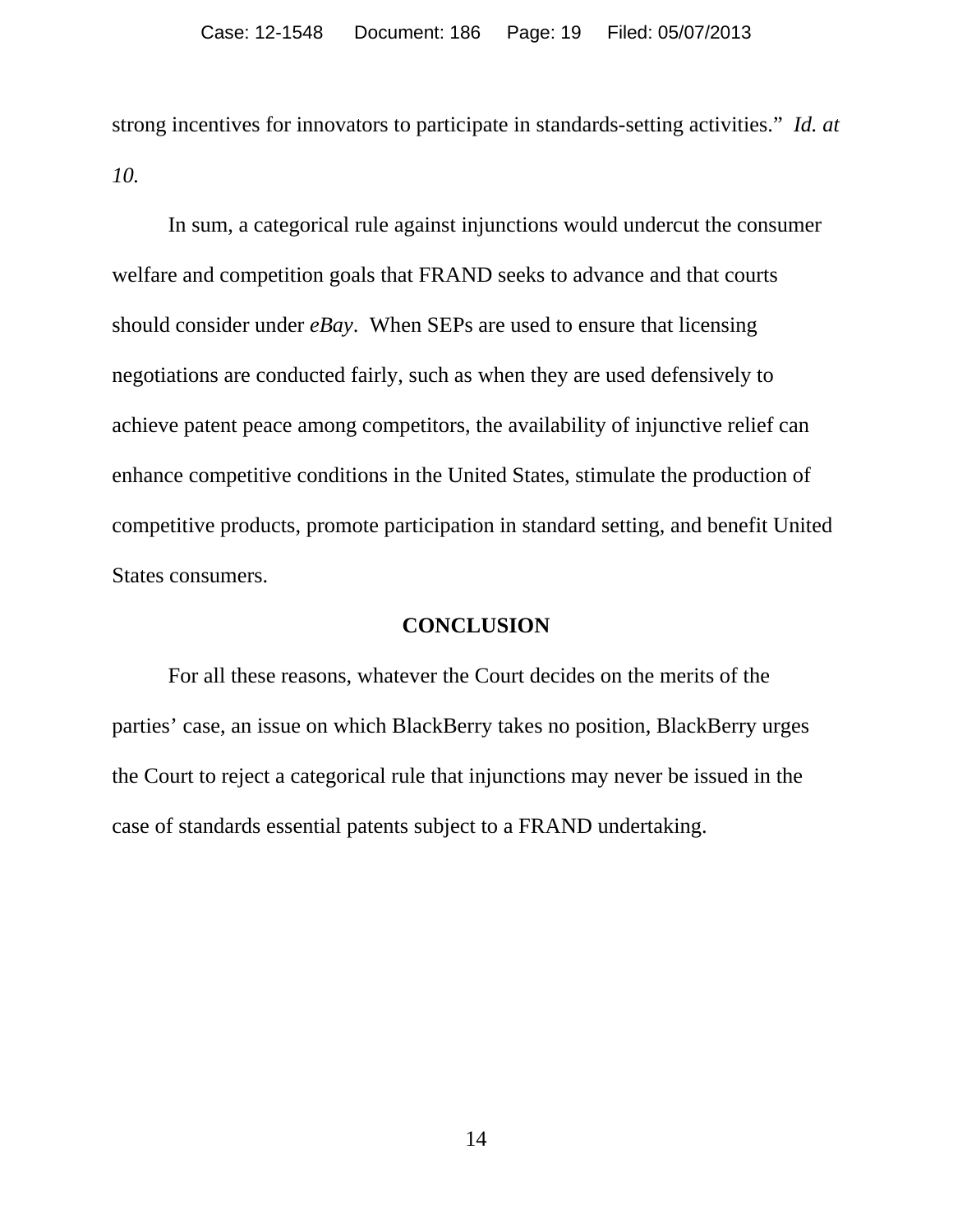Respectfully submitted this 7th day of May, 2013.

 /s/ Brian C. Riopelle Brian C. Riopelle (VSB No. 36454) Robert M. Tyler (VSB No. 37861) Kristen M. Calleja (VSB No. 41319) MCGUIREWOODS LLP One James Center 901 East Cary Street Richmond, VA 23219 (804) 775-1000 (804) 775-1061 (Fax) rtyler@mcguirewoods.com kcalleja@mcguirewoods.com wfederspiel@mcguirewoods.com

Attorneys for Amicus Curiae Research in Motion d/b/a BlackBerry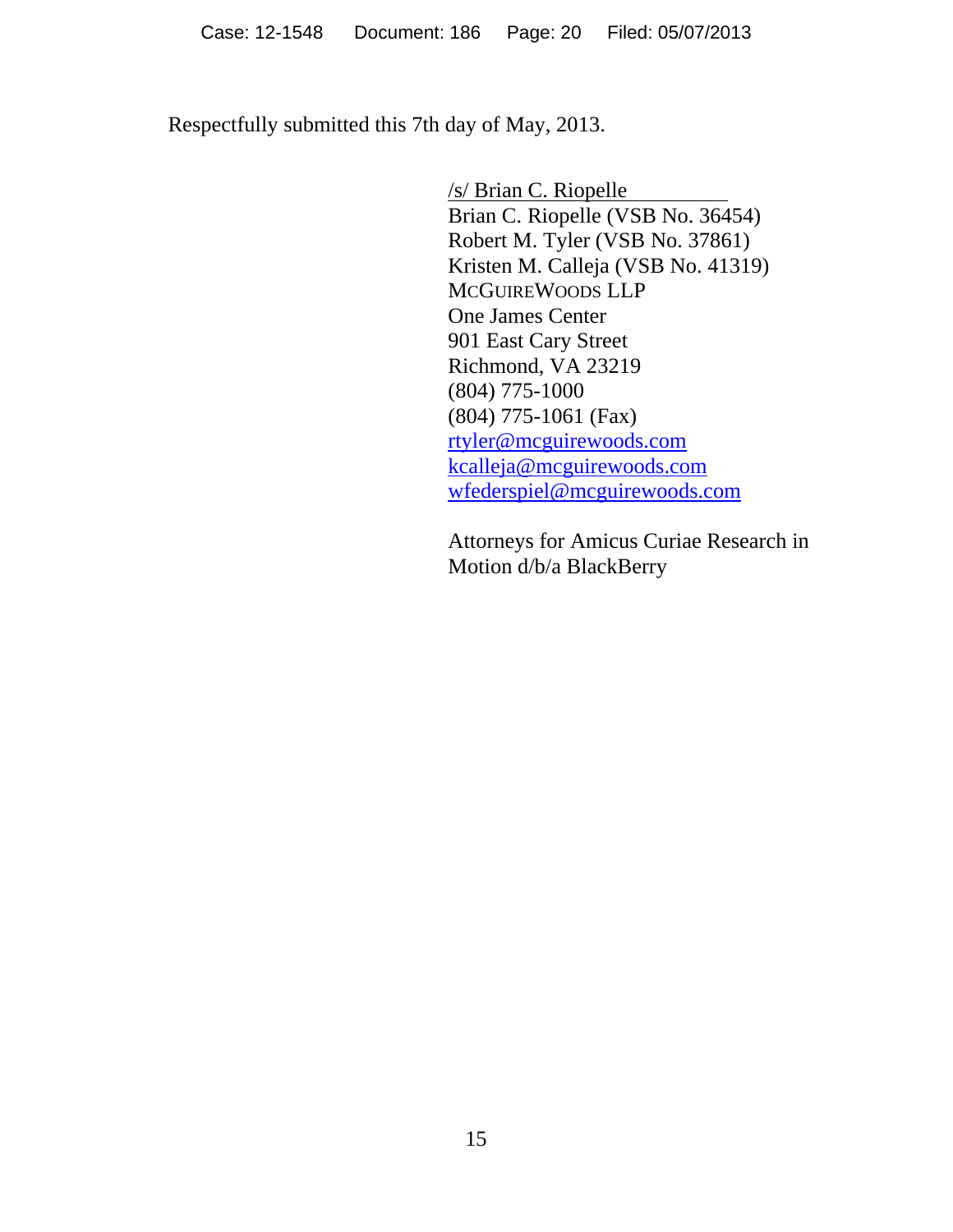### **CERTIFICATE OF COMPLIANCE**

The undersigned certifies that this brief complies with the type-volume limitation of Federal Rule of Appellate Procedure 32(a)(7)(B). This brief contains 3030 words, excluding the parts of the brief exempted by Federal Rule of Appellate Procedure 32(a)(7)(B)(iii) and Federal Circuit Rule 32(b).

The undersigned further certifies that this brief complies with the typeface requirements of Federal Rule of Appellate Procedure 32(a)(5) and the type style requirements of Federal Rule of Appellate Procedure 32(a)(6). This brief has been prepared in a proportionally spaced typeface, 14 point Times New Roman font, using Microsoft Word 2010.

/s/ Brian C. Riopelle